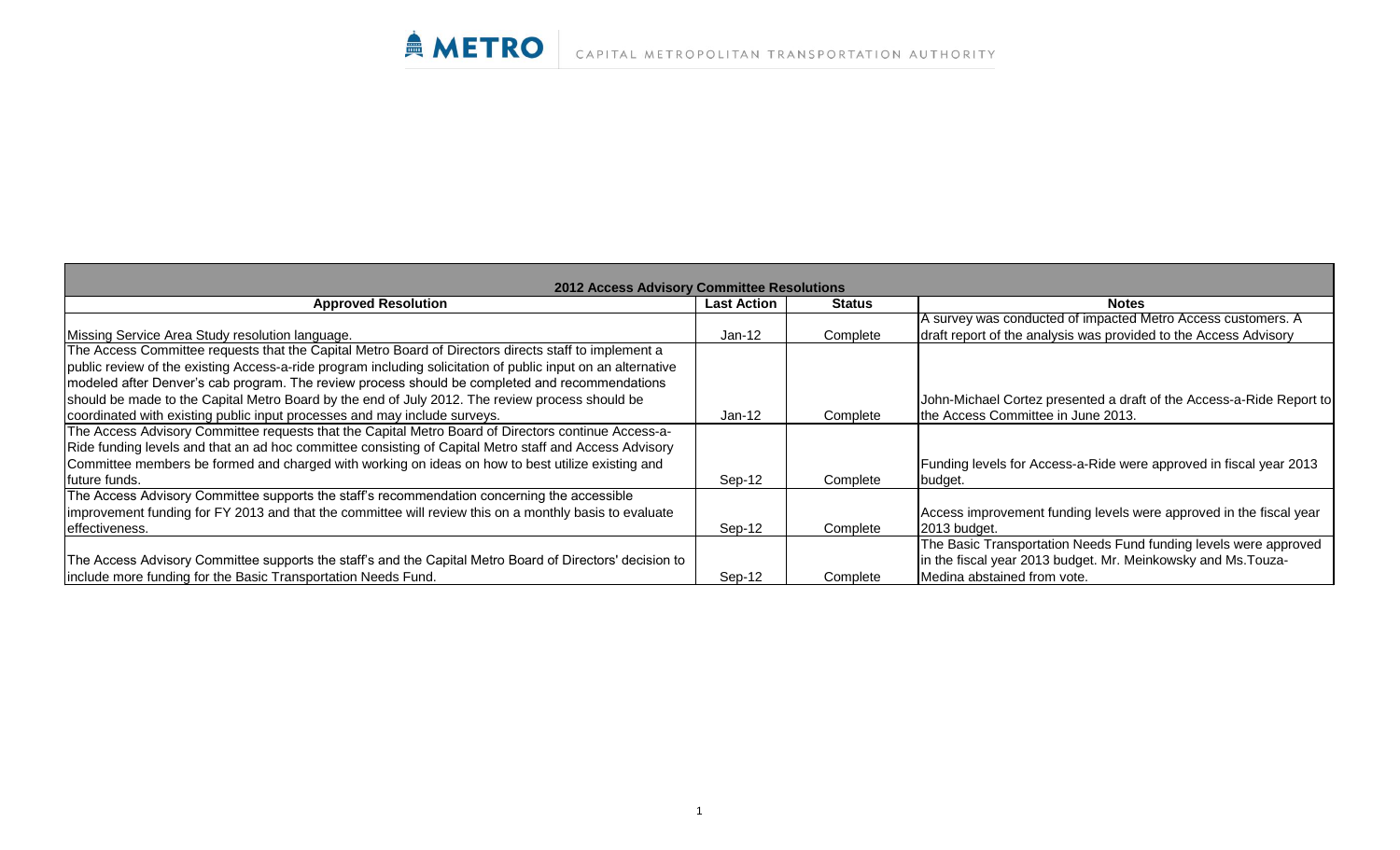| 2013 Access Advisory Committee Resolutions                                                                                                                                                                                                                                                                                                                                                                                                                                                                                                                                                                                                                                                                                                                                                                                                                                                                                                                                                                                                                                                                                                                                                                                                                                            |                    |                          |                                                                                                                                                                                                                                                |
|---------------------------------------------------------------------------------------------------------------------------------------------------------------------------------------------------------------------------------------------------------------------------------------------------------------------------------------------------------------------------------------------------------------------------------------------------------------------------------------------------------------------------------------------------------------------------------------------------------------------------------------------------------------------------------------------------------------------------------------------------------------------------------------------------------------------------------------------------------------------------------------------------------------------------------------------------------------------------------------------------------------------------------------------------------------------------------------------------------------------------------------------------------------------------------------------------------------------------------------------------------------------------------------|--------------------|--------------------------|------------------------------------------------------------------------------------------------------------------------------------------------------------------------------------------------------------------------------------------------|
| <b>Approved Resolution</b>                                                                                                                                                                                                                                                                                                                                                                                                                                                                                                                                                                                                                                                                                                                                                                                                                                                                                                                                                                                                                                                                                                                                                                                                                                                            | <b>Last Action</b> | <b>Status</b>            | <b>Notes</b>                                                                                                                                                                                                                                   |
| The Access Advisory Committee recommends the Capital Metro Board of Directors support the proposed<br>action to reduce the application process time from beginning to end, to a 21 day period as Capital Metro<br>has planned and that the committee proposes to essentially conduct initial applications until Capital Metro<br>can demonstrate that the initial wait time to schedule an interview has decreased to two weeks (14 days)<br>from the time an applicant calls, with the exception of instances where a passenger has an urgent need for<br>an increased level of service through recertification.                                                                                                                                                                                                                                                                                                                                                                                                                                                                                                                                                                                                                                                                     | $Jan-13$           | Complete                 | Mr. Balletine presented an update to the Access Advisory Committee<br>in May 2013 that reflected Capital Metro successfully decreased lead<br>time.                                                                                            |
| The Access Committee recommends a Goal of 100% accurate performance of stop enunciators on fixed                                                                                                                                                                                                                                                                                                                                                                                                                                                                                                                                                                                                                                                                                                                                                                                                                                                                                                                                                                                                                                                                                                                                                                                      |                    |                          |                                                                                                                                                                                                                                                |
| route buses, to be achieved within 2 years. This may require several activities:                                                                                                                                                                                                                                                                                                                                                                                                                                                                                                                                                                                                                                                                                                                                                                                                                                                                                                                                                                                                                                                                                                                                                                                                      |                    |                          |                                                                                                                                                                                                                                                |
| Develop a process to document the performance of call stop enunciators, which may include tracking<br>performance during ride checks and other quality control measures;<br>A process to record performance month-to-month;<br>Authorization of expenditures for this purpose;<br>Seeking solutions during vehicle purchase.                                                                                                                                                                                                                                                                                                                                                                                                                                                                                                                                                                                                                                                                                                                                                                                                                                                                                                                                                          | Feb-13             | In process/Update<br>due | Mr. Chad Ballentine in August 2013 provided committee update on<br>current status of enunciator issue and presented staff's action plan.<br>Plan implemented, continuing to monitor. Ms. Dottie Watkins will<br>update committee in June 2014  |
| The Access Advisory Committee supports a change to the Metro Access no-show policy. This policy will<br>ensure added flexibility for customers who are frequent users of Metro Access ADA paratransit service. All<br>passengers who reach four (4) or more no-show occurrences & exceed the allowable no show percentage<br>rate within one calendar month shall be suspended under this policy. The allowable no show percentage<br>rate is adjusted annually on January 1st by calculating three times the regular no show rate for the<br>previous Capital Metro fiscal year (Example: In Fiscal Year 2012 the No Show rate was 3.66% x 3 = 11%).<br>This mehtod will set the allowable rate for each following calendar year (beginning January 1st). No<br>passenger shall be suspended under this policy for having 3 or less no show occurences in one month.<br>Passengers must request a no show suspension appeal hearing within fifteen (15) calendar days after<br>receipt of the No Show Policy violation suspension letter. The passenger may call (512) 389-7480 to<br>request a suspension appeal hearing over the phone or in writing by contacting MetroAccess at the<br>following address Capital Metro, Attn: MetroAccess, 2910 E. 5th Street, Austin, TX 78702. | Mar-13             | Complete                 | Mr. McNabb moved to pass the resolution and Ms. Price seconded.<br>The Motion passes unanimously with an ammendment per the<br>memorandum language. A Public process was initiated accompanied<br>by Board approval of the new no show policy. |
| The Access Advisory Committee recommends that the Capital Metro Board of Directors direct CMTA staff<br>to work with the City of Austin to assess the impact of the event and seek to establish, maintain, and<br>preserve transit service along dedicated downtown corridors during special events and minimize detours in<br>said corridors prior to issuing permits.                                                                                                                                                                                                                                                                                                                                                                                                                                                                                                                                                                                                                                                                                                                                                                                                                                                                                                               | May-13             | Complete                 | Capital Metro senior officials are working closely with City officials<br>and advocacy groups to realize a verison of the transit impact fee.                                                                                                  |
| The Access Advisory Committee recommends that the Capital Metro Board of Directors approve<br>appropriations for a MetroAccess Customer Satisfaction Survey to be conducted by a third party in their FY<br>2014 Budget. The committee further recommends a MetroAccess Survey be conducted every other year,                                                                                                                                                                                                                                                                                                                                                                                                                                                                                                                                                                                                                                                                                                                                                                                                                                                                                                                                                                         |                    |                          | CMTA executive staff has reccomended appropriating funds for<br>MetroAccess Customer Satisfaction Survey and awaits approval at<br>September CMTA Board of Directors meeting. Implemented, CMTA                                                |
| staggered against the fixed-route customer satisfaction survey.                                                                                                                                                                                                                                                                                                                                                                                                                                                                                                                                                                                                                                                                                                                                                                                                                                                                                                                                                                                                                                                                                                                                                                                                                       | May-13             | Complete                 | budgeted appropriate funds.                                                                                                                                                                                                                    |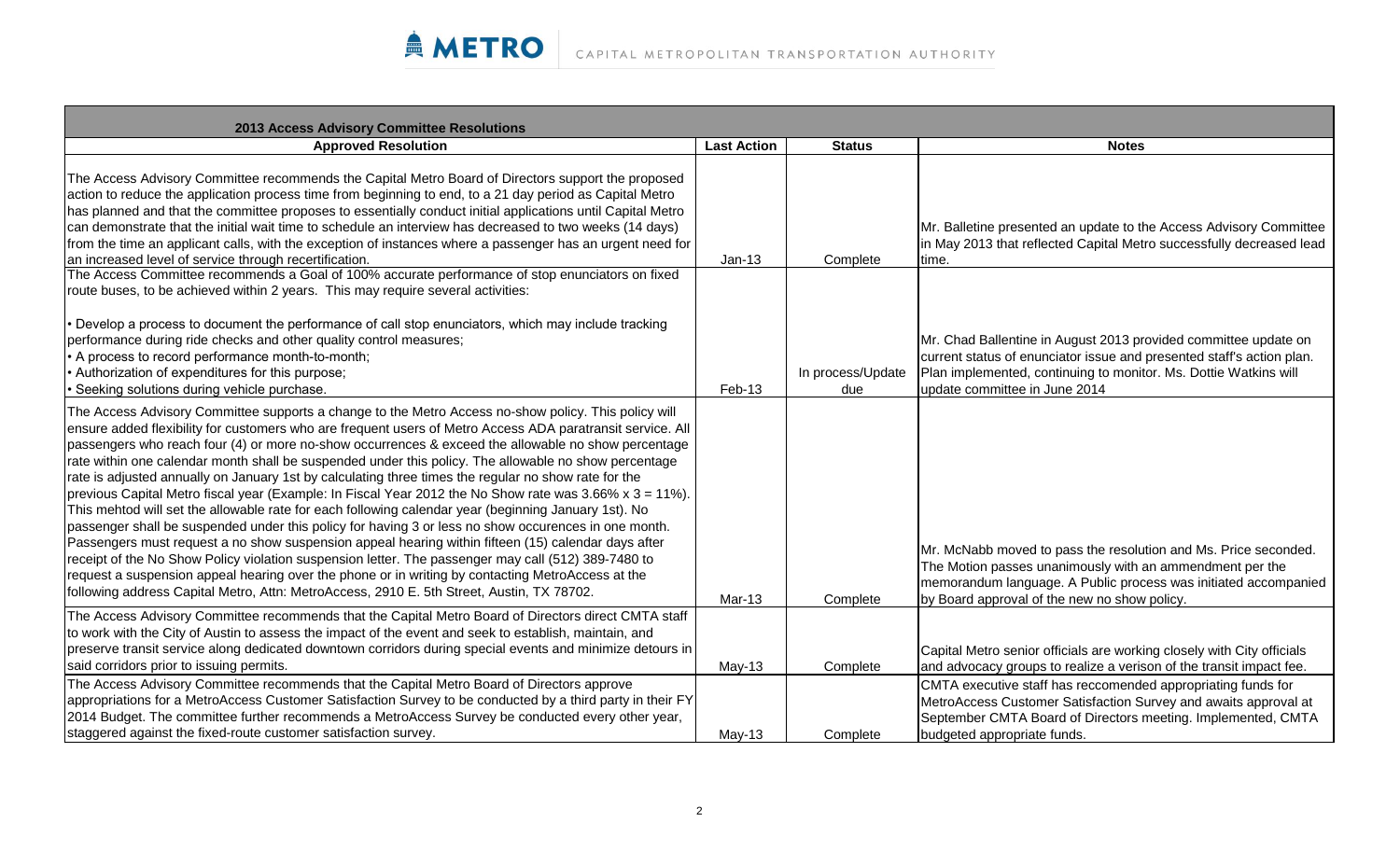

| The Access Advisory Committee recommends and authorizes Chairman Boone Blocker to submit a letter<br>to Austin City Council and Capital Metro endorsing a transit impact fee and details to be determined later<br>throughout the process.                                                                                                              |          |                                    |                                                                   |
|---------------------------------------------------------------------------------------------------------------------------------------------------------------------------------------------------------------------------------------------------------------------------------------------------------------------------------------------------------|----------|------------------------------------|-------------------------------------------------------------------|
|                                                                                                                                                                                                                                                                                                                                                         | $Jul-13$ | In Process                         | Confirm with Chairman Blocker if letter was drafted and submitted |
| The Access Advisory Committee approved the Eligibility Appeals Notification Process procedure.                                                                                                                                                                                                                                                          |          |                                    |                                                                   |
| As there are funds dedicated in the Capital Metro Fiscal Year 2014 Budget for a comprehensive survey of<br>MetroAccess Customers,                                                                                                                                                                                                                       | $Jul-13$ | Completed                          |                                                                   |
| As the Capital Metro Fiscal Year 2014 Budget is balanced without fare restructuring,                                                                                                                                                                                                                                                                    |          |                                    |                                                                   |
| And as the proposed fare restructuring is unequally targeted towards MetroAccess and fixed-route<br><b>Reduced Fare Customers,</b>                                                                                                                                                                                                                      |          |                                    |                                                                   |
| The Access Advisory Committee recommends that the Capital Metro Board of Directors issue a system-<br>wide 2-year fare restructuring freeze while the comprehensive MetroAccess customer survey is conducted<br>to adequately assess the impact on these customers however without barring Capital Metro from<br>implementing proposed fare categories. | Sep-13   | Partially implemented MetroAccess. | Revised initial fare increase proposal and postponed increase to  |
| As the Access-A-Ride program provides vital connecting trips that fall in between paratransit and fixed-<br>route service,                                                                                                                                                                                                                              |          |                                    |                                                                   |
| As a higher monthly amount would allow for more trips and a higher number of participating taxi drivers<br>would provide better service,                                                                                                                                                                                                                |          |                                    |                                                                   |
| And as there is a current effort underway between Capital Metro and CARTS to hire a Mobility Manager,                                                                                                                                                                                                                                                   |          |                                    |                                                                   |
| The Access Advisory Committee recommends that the monthly amount for the Access-A-Ride program be<br>raised from \$80 to \$100,                                                                                                                                                                                                                         |          |                                    |                                                                   |
| The Access Advisory Committee recommends that Capital Metro and the Mobility Manager work to abolish<br>the administrative hurdles that prevent all taxi drivers from participating in the Access-A-Ride program,                                                                                                                                       |          |                                    |                                                                   |
| The Access Advisory Committee also recommends that Capital Metro and the Mobility Manager work to<br>abolish the administrative costs borne by Capital Metro to run the Access-A-Ride program.                                                                                                                                                          |          | Partially<br>implemented/in        | Contingent on yellow-cab driver participation. CMTA has increased |
|                                                                                                                                                                                                                                                                                                                                                         | Sep-13   | process                            | cap on monthly contribution.                                      |
| 2014 Access Advisory Committee Resolutions                                                                                                                                                                                                                                                                                                              |          |                                    |                                                                   |